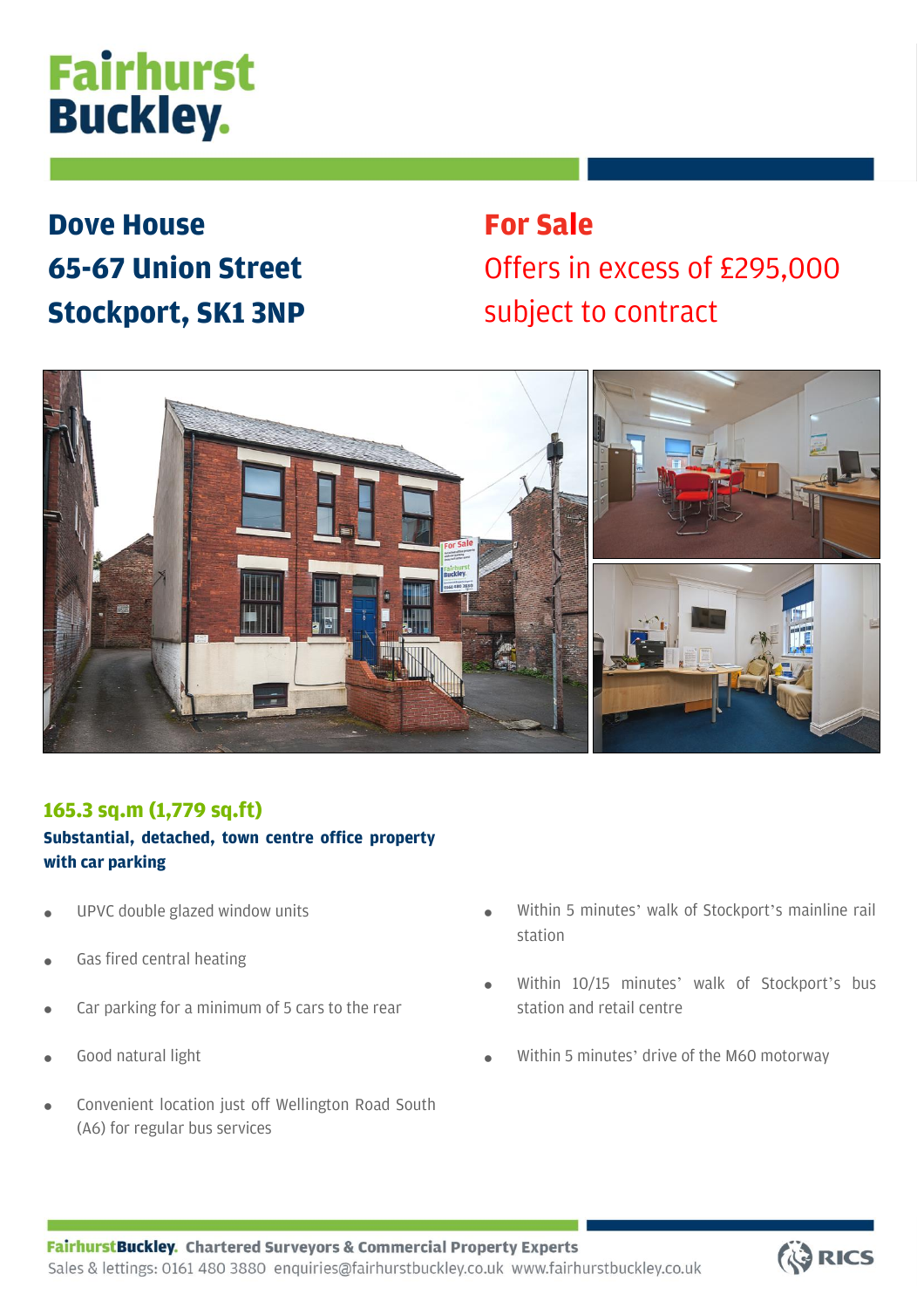#### **Location**

The property is located on Union Street, which is just off Wellington Road South, opposite Stockport College in Stockport town centre. The property is conveniently located for regular bus services along the A6, rail services at Stockport's mainline rail station, which is within 5 minutes' walk and is within 10/15 minutes' walk of Stockport town centre. Stockport has benefitted from substantial investment in recent years, including improvements to the road network and major developments such as Stockport Exchange and Redrock leisure and retail scheme. Town centre occupiers include The Light Cinema, Zizzi, Pizza Express, Holiday Inn Express, Primark, Tesco Extra and many others. The fast developing Stockport Old Town provides an eclectic mix of bars and independent retailers. The M60 motorway is within 5 minutes' drive and Manchester Airport is within approximately 15/20 minutes' drive. (SatNav: SK1 3NP)

#### **Description**

A substantial, detached, office property with part rendered brickwork elevations and a pitched slated roof. The office space is over 3 floors and generally benefits from good natural light, UPVC double glazed window units, surface mounted lighting units and floor coverings.



#### **Ground Floor**

65.9 sq.m (709 sq.ft) net internal area, including reception/general office 1, office 2, office 3, office 4, through filing area, understairs store area and kitchen with fitted base units and sink unit. In addition, there are a number of internal lobbies, one with a door to the rear, disused lift space, disabled toilet and separate toilet, each with a WC and wash basin.

#### **First Floor**

72.3 sq.m (778 sq.ft) net internal area, including office 5, large general office 6, office 7, office 8, through filing area and kitchen area with sink unit. In addition there are internal lobbies, disused lift area and toilet area with WC and wash basin.

#### **Basement**

27.1 sq.m (292 sq.ft) net internal area, including office 9 and office 10 both with natural light from windows to the front and headroom of 1.98 m (6' 6"), in addition there are internal lobbies. Within the basement area there are gas and electricity meters.

The property has a gross internal floor area of approximately 211.6 sq.m (2,278 sq.ft) (to be confirmed).



#### **Car Parking**

To the rear of the property there is a surfaced car park providing car parking for a minimum of 5 cars (although, could accommodate more with blocking-in).

#### **Security**

The front door is fitted with a door release intercom system and the property has a security alarm installation fitted (to be confirmed).

#### **Services**

Available services include gas, electricity, water and drainage. The property is fitted with a gas fired central heating installation with radiators to the main areas and also a fire alarm system (to be confirmed).

#### **Energy Performance**

Energy Performance Asset Rating C-64. EPC available on request.



**Note:** Fairhurst Buckley for themselves and for the vendors or lessors of this property whose agents they are, give notice that: (1) the particulars are set out for the guidance only of intending purchasers or tenants, and do not constitute part of any offer or contract. (2) all details are given in good faith and are believed to be materially correct but any intending purchasers or tenants should not rely on them as statements of fact and must satisfy themselves as to the accuracy of each of them. (3) no person in the employ of Fairhurst Buckley has any authority to make representations or give any warranties in relation to this property.